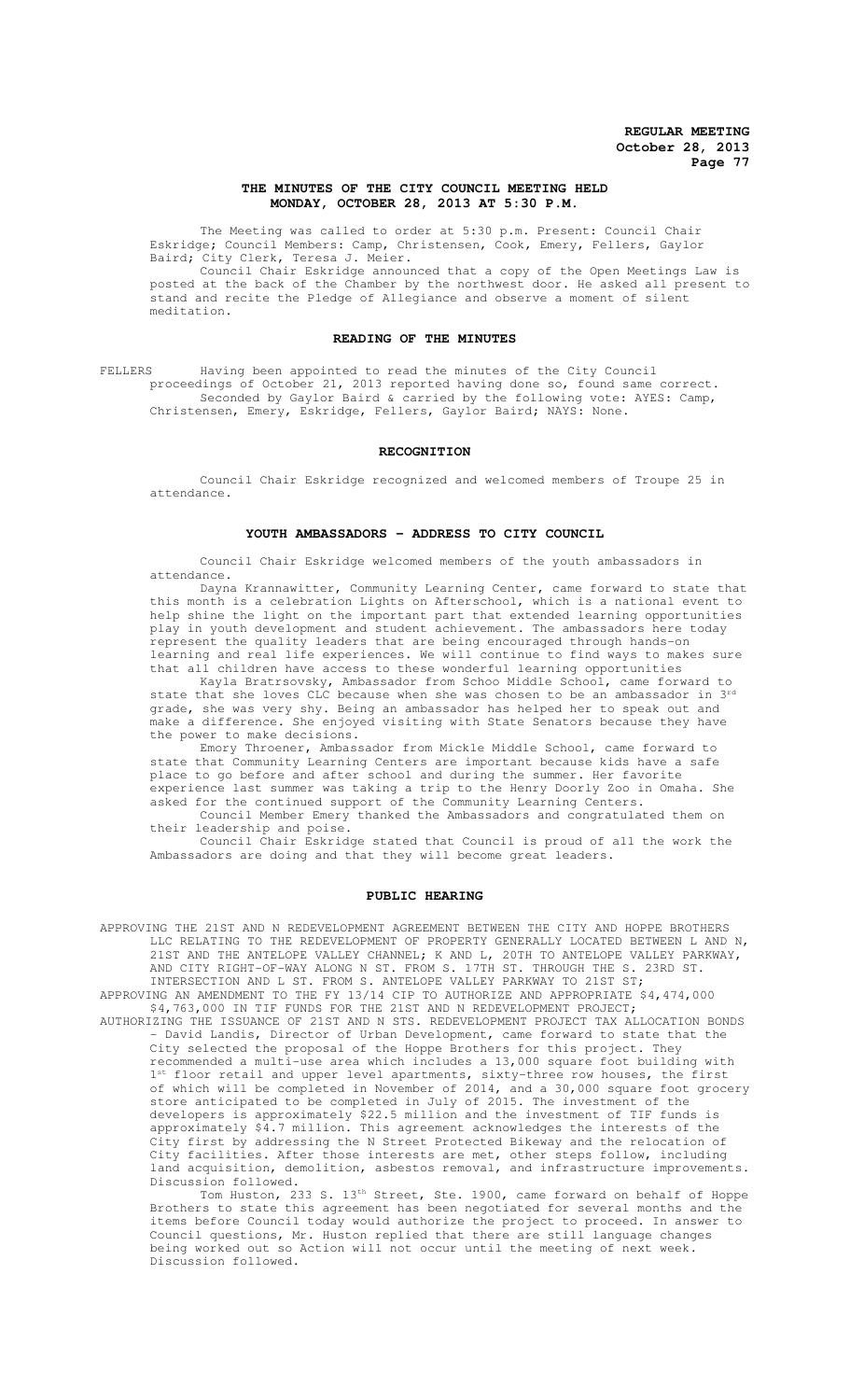Lauren Wismer, Gilmore & Bell, 1248 O Street, Ste. 710, came forward to state this looks very similar to other Tax Increment Financing ordinances drafted by his firm.

Fred Hoppe, 1600 Stony Hill Road, was on hand to answer questions. Mike Morosin, 1500 N. 15th Street, came forward to state that TIF dollars seem to work well for many projects but there are questions about what happens when finished projects are assessed at a value less than they were projected to be, and how the dollars are allocated.

Brad Hedrick, Vice President of Operations at Windstream, 1440 M Street, came forward to state that Windstream owns the property that is to the east of 20<sup>th</sup> Street, between K and L. That street will be vacated as part of this plan and it is the only area of concern for Windstream.

Timothy Sieh, Law Department, came forward to advise Mr. Hedrick that the Windstream legal counsel can contact him at any time for discussion.

David Landis returned to answer Council questions. He stated if valuations do not match the projections, the developer is responsible for making up the difference. TIF funds are held by the City and developers provide invoices for incurred expenses. They are then reimbursed for proven expenses that are within the development agreement. Discussion followed.

# **COUNCIL ACTION**

### **REPORTS OF CITY OFFICERS**

REAPPOINTING RODNEY M. CONFER AS THE CITY ATTORNEY FOR A TWO-YEAR TERM EFFECTIVE NOVEMBER 1, 2013 - CLERK read the following resolution, introduced by Jonathan Cook, who moved its adoption:<br>A-87629 BE IT RESOLVED by the C

A-87629 BE IT RESOLVED by the City Council of the City of Lincoln, Nebraska: That the reappointment of Rodney M. Confer as the City Attorney for a two-year term effective November 1, 2013 is hereby approved.

Introduced by Jonathan Cook Seconded by Emery and carried by the following vote: AYES: Camp, Christensen, Cook, Emery, Eskridge, Fellers, Gaylor Baird; NAYS: None.

ASSESSMENT RESOLUTION FOR DOWNTOWN CORE IMPROVEMENT DISTRICT FOR BOARD OF EQUALIZATION TO BE HELD MONDAY, NOVEMBER 4, 2013, AT 3:00 P.M. - CLERK read the following

resolution, introduced by Trent Fellers, who moved its adoption:<br>A-87630 I move the adoption of the following resolution: A-87630 I move the adoption of the following resolution:

BE IT RESOLVED by the City Council of the City of Lincoln, Nebraska: That the cost of providing for the development of public activities and the promotion of public events in the Core Business Improvement District Overlay including management and promotion and advocacy of retail trade activities or other promotional activities in the district area; enhancement of the enforcement of parking regulations and the provision of security within the district area; the improvement of parking availability; the provision of physical improvements for decoration and security purposes; the maintenance, repair, and reconstruction of improvements of other facilities authorized by the Business Improvement District Act not otherwise subject to maintenance, repair, or reconstruction under or within another business improvement district; any other projects or undertakings for the benefit of the public facilities in the district area; the employment of or contracting for personnel, including administrators, to provide for any service as may be necessary or proper to carry out the purposes of the Business Improvements District Act and cost incidental thereto, be and the same is hereby assessed upon the property in said district described in the proposed Distribution of Assessment attached to this resolution, marked "Proposed Distribution of Assessment of the Core Business Improvement District Overlay", and made a part hereof; that the cost of said public activities and promotion of public events is the sum of \$159,701.79; that the property set forth in the proposed Distribution of Assessment is specially benefitted by such activities and improvement; that each piece and parcel of property described is specially benefitted in the amount set forth therein, and no property is taxed more than the special benefits accruing thereto by reason of said activities and improvements; that the cost of said activities and improvements is hereby apportioned and assessed upon the several pieces and parcels of property in said district in the manner and amount set forth in the proposed Distribution of Assessment of the Core Business Improvement District Overlay.

BE IT FURTHER RESOLVED that the City Clerk be and is hereby directed to record this resolution in the minutes of the City Council with the vote thereon by yeas and nays.

AND BE IT FURTHER RESOLVED that the City Council sit as Board of Equalization for the purpose of equalizing said assessments on the  $\frac{4 \text{th}}{2}$  day of  $\frac{100 \text{th}}{2}$  day of  $\frac{100 \text{th}}{2}$ 4th day of November, 2013, at 3:00 p.m., and on the 10 day of 11, 2013, at \_\_\_\_\_\_ m., with adjournments from day to day until the work of equalizing said assessments shall be completed.

Introduced by Trent Fellers Seconded by Emery and carried by the following vote: AYES: Camp, Christensen, Cook, Emery, Eskridge, Fellers, Gaylor Baird; NAYS: None.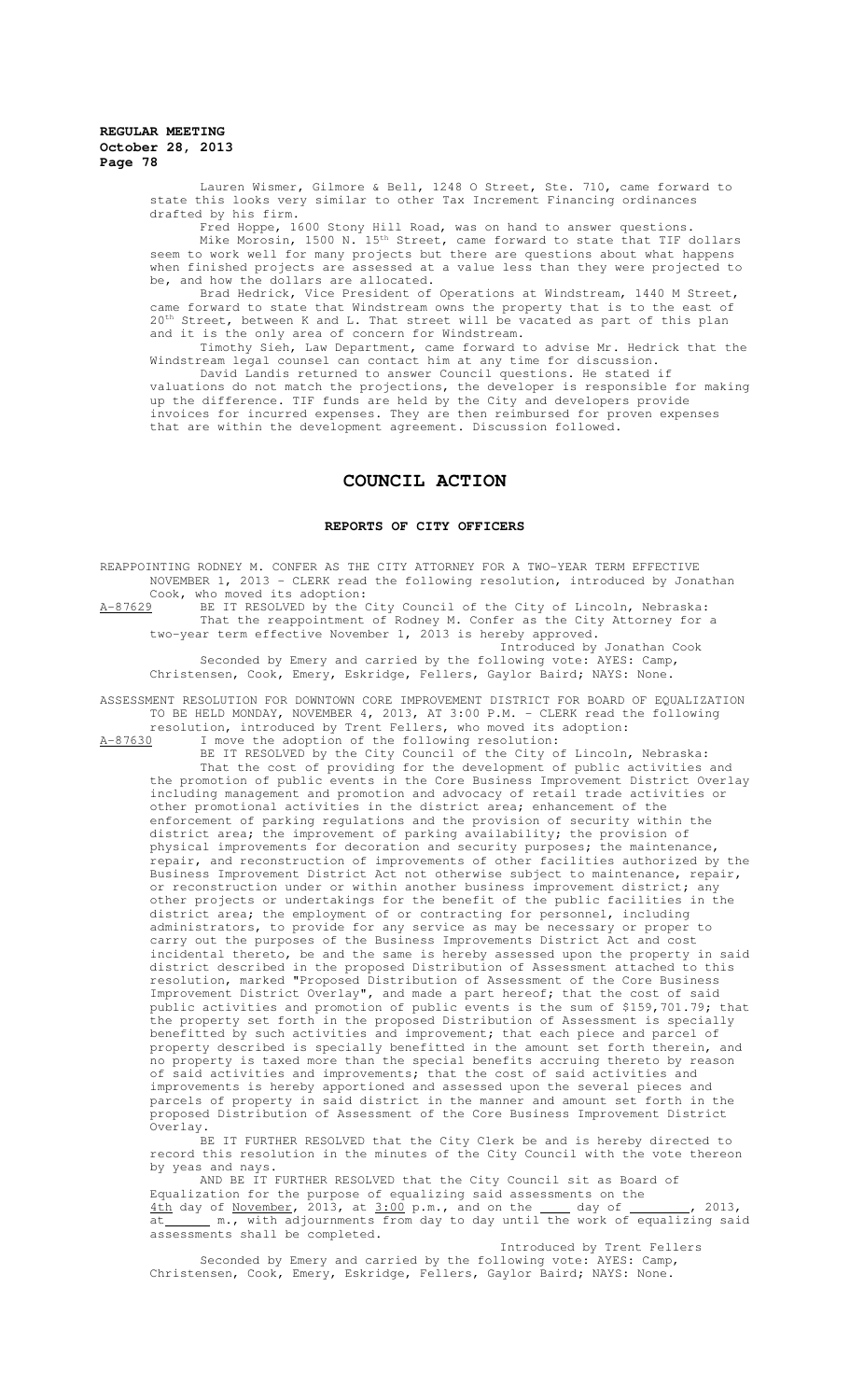ASSESSMENT RESOLUTION FOR DOWNTOWN MAINTENANCE IMPROVEMENT DISTRICT FOR BOARD OF EQUALIZATION TO BE HELD MONDAY, NOVEMBER 4, 2013, AT 3:00 P.M. - CLERK read the following resolution, introduced by Trent Fellers, who moved its adoption:<br> $A-87631$  I move the adoption of the following resolution: I move the adoption of the following resolution:

BE IT RESOLVED by the City Council of the City of Lincoln, Nebraska: That the cost of providing for the development of public activities and the promotion of public events in the Downtown Maintenance Improvement District including management and promotion and advocacy of retail trade activities or other promotional activities in the district area; enhancement of the enforcement of parking regulations and the provision of security within the district area; the improvement of parking availability; the provision of physical improvements for decoration and security purposes; the maintenance, repair, and reconstruction of improvements of other facilities authorized by the Business Improvement District Act not otherwise subject to maintenance, repair, or reconstruction under or within another business improvement district; any other projects or undertakings for the benefit of the public facilities in the district area; the employment of or contracting for personnel, including administrators, to provide for any service as may be necessary or proper to carry out the purposes of the Business Improvements District Act and cost incidental thereto, be and the same is hereby assessed upon the property in said district described in the proposed Distribution of Assessment attached to this resolution, marked "Proposed Distribution of Assessment of the Downtown Maintenance Improvement District", and made a part hereof; that the cost of said public activities and promotion of public events is the sum of \$230,979.00 that the property set forth in the proposed Distribution of Assessment is specially benefited by such activities and improvement; that each piece and parcel of property described is specially benefited in the amount set forth therein, and no property is taxed more than the special benefits accruing thereto by reason of said activities and improvements; that the cost of said activities and improvements is hereby apportioned and assessed upon the several pieces and<br>parcels of property in said district in the manner and amount set forth in the parcels of property in said district in the manner and amount set proposed Distribution of Assessment of the Downtown Maintenance Improvement District.

BE IT FURTHER RESOLVED that the City Clerk be and is hereby directed to record this resolution in the minutes of the City Council with the vote thereon by yeas and nays.

AND BE IT FURTHER RESOLVED that the City Council sit as Board of Equalization for the purpose of equalizing said assessments on the  $4th$  day of November, 2013, at  $3.00$  p.m., and on the  $\_\_\_\$  day of  $\_\_\_\_\$ , 2013, at\_\_\_\_\_\_\_ m., with adjournments from day to day until the work of equalizing said assessments shall be completed.

Introduced by Trent Fellers Seconded by Emery and carried by the following vote: AYES: Camp, Christensen, Cook, Emery, Eskridge, Fellers, Gaylor Baird; NAYS: None.

ASSESSMENT RESOLUTION FOR DOWNTOWN BUSINESS IMPROVEMENT DISTRICT FOR BOARD OF EQUALIZATION TO BE HELD MONDAY, NOVEMBER 4, 2013, AT 3:00 P.M. - CLERK read the

following resolution, introduced by Trent Fellers, who moved its adoption: A-87632 I move the adoption of the following resolution:

BE IT RESOLVED by the City Council of the City of Lincoln, Nebraska: That the cost of providing for the development of public activities and the promotion of public events in the Downtown Business Improvement District including management and promotion and advocacy of retail trade activities or other promotional activities in the district area; enhancement of the enforcement of parking regulations and the provision of security within the district area; the improvement of parking availability; the provision of physical improvements for decoration and security purposes; the maintenance, repair, and reconstruction of improvements of other facilities authorized by the Business Improvement District Act not otherwise subject to maintenance, repair, or reconstruction under or within another business improvement district; any other projects or undertakings for the benefit of the public facilities in the district area; the employment of or contracting for personnel, including administrators, to provide for any service as may be necessary or proper to carry out the purposes of the Business Improvements District Act and cost incidental thereto, be and the same is hereby assessed upon the property in said district described in the proposed Distribution of Assessment attached to this resolution, marked "Proposed Distribution of Assessment of the Downtown Business Improvement District", and made a part hereof; that the cost of said public activities and promotion of public events is the sum of \$339,540.37; that the property set forth in the proposed Distribution of Assessment is specially benefitted by such activities and improvement; that each piece and parcel of property described is specially benefitted in the amount set forth therein, and no property is taxed more than the special benefits accruing thereto by reason of said activities and improvements; that the cost of said activities and improvements is hereby apportioned and assessed upon the several pieces and parcels of property in said district in the manner and amount set forth in the proposed Distribution of Assessment of the Downtown Business Improvement District.

BE IT FURTHER RESOLVED that the City Clerk be and is hereby directed to record this resolution in the minutes of the City Council with the vote thereon by yeas and nays.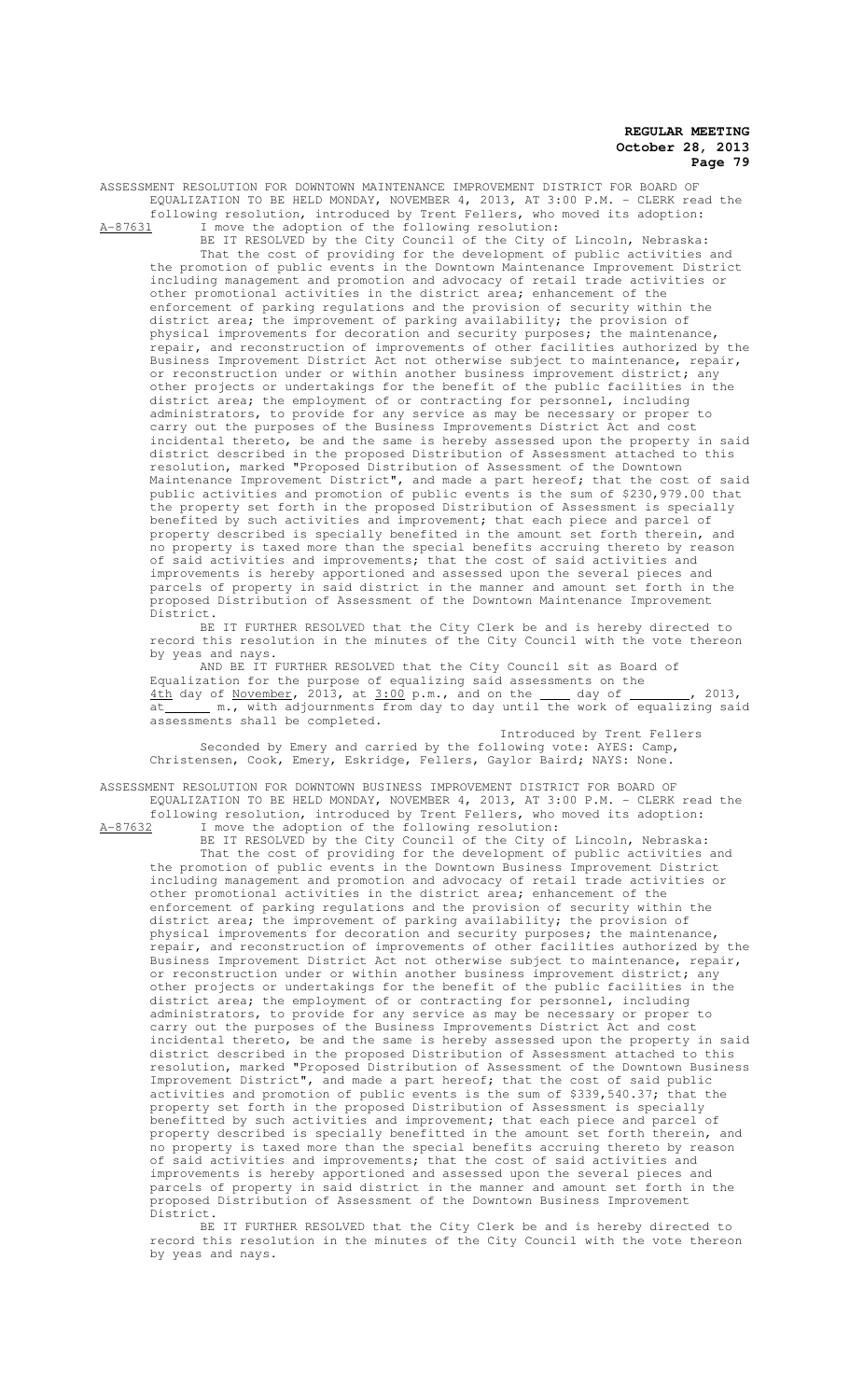AND BE IT FURTHER RESOLVED that the City Council sit as Board of Equalization for the purpose of equalizing said assessments on the  $4th$  day of November, 2013, at  $3:00$  p.m., and on the  $\_\_\_$  day of  $\_\_\_\_$ , 2013,  $\overline{\text{at}}$  m., with adjournments from day to day until the work of equalizing said assessments shall be completed.

Introduced by Trent Fellers Seconded by Emery and carried by the following vote: AYES: Camp, Christensen, Cook, Emery, Eskridge, Fellers, Gaylor Baird; NAYS: None.

CLERK'S LETTER AND MAYOR'S APPROVAL OF RESOLUTIONS AND ORDINANCES PASSED BY THE CITY COUNCIL ON OCTOBER 14, 2013 - CLERK presented said report which was placed on file in the Office of the City Clerk. **(27-1)**

### **PETITIONS & COMMUNICATIONS - NONE**

### **LIQUOR RESOLUTIONS - NONE**

# **ORDINANCES - 2ND READING & RELATED RESOLUTIONS (as required) - NONE**

#### **PUBLIC HEARING - RESOLUTIONS**

ACCEPTING THE REPORT OF NEW AND PENDING CLAIMS AGAINST THE CITY AND APPROVING DISPOSITION OF CLAIMS SET FORTH FOR THE PERIOD OF OCTOBER 1 - 15, 2013 - CLERK read the following resolution, introduced by Jonathan Cook, who moved its adoption:<br>A-87633 BE

A-87633 BE IT RESOLVED by the City Council of the City of Lincoln, Nebraska: That the claims listed in the attached report, marked as Exhibit "A", dated October 16, 2013, of various new and pending tort claims filed against the City of Lincoln with the Office of the City Attorney or the Office of the City Clerk, as well as claims which have been disposed of, are hereby received as required by Neb. Rev. Stat. § 13-905 (Reissue 1997). The dispositions of claims by the Office of the City Attorney, as shown by the attached report, are hereby approved:<br>DENIED CLAIM

 DENIED CLAIM ALLOWED/SETTLED CLAIMS Pamela Truscott \$1,208.86 Jeff Green \$ Progressive Insurance a/s/o Patrick Harrington 6,794.81 State Farm Insurance  $a/s/o$  Lois J. Irons  $3,150.87$ The City Attorney is hereby directed to mail to the various claimants listed herein a copy of this resolution which shows the final disposition of their claim.

Introduced by Jonathan Cook Seconded by Fellers and carried by the following vote: AYES: Camp, Christensen, Cook, Emery, Eskridge, Fellers, Gaylor Baird; NAYS: None.

## **PUBLIC HEARING - ORDINANCES - 3RD READING & RELATED RESOLUTIONS (as required)**

APPROVING THE 21ST AND N REDEVELOPMENT AGREEMENT BETWEEN THE CITY AND HOPPE BROTHERS LLC RELATING TO THE REDEVELOPMENT OF PROPERTY GENERALLY LOCATED BETWEEN L AND N, 21ST AND THE ANTELOPE VALLEY CHANNEL; K AND L, 20TH TO ANTELOPE VALLEY PARKWAY, AND CITY RIGHT-OF-WAY ALONG N ST. FROM S. 17TH ST. THROUGH THE S. 23RD ST. INTERSECTION AND L ST. FROM S. ANTELOPE VALLEY PARKWAY TO 21ST ST. (RELATED ITEMS: 13R-241, 13R-242, 13-129) (ACTION DATE: 10/28/13) (10/21/13 - PUBLIC HEARING CONT'D TO 10/28/13) (10/21/13 - ACTION DELAYED ONE WEEK TO 11/04/13) - PRIOR to reading:

COOK Moved to delay Action on Bill No. 13R-241 for one week to 11/04/13. Seconded by Fellers and carried by the following vote: AYES: Camp, Christensen, Cook, Emery, Eskridge, Fellers, Gaylor Baird; NAYS: None.

APPROVING AN AMENDMENT TO THE FY 13/14 CIP TO AUTHORIZE AND APPROPRIATE \$4,474,000 \$4,763,000 IN TIF FUNDS FOR THE 21ST AND N REDEVELOPMENT PROJECT. (RELATED ITEMS: 13R-241, 13R-242, 13-129) (ACTION DATE: 10/28/13) (10/21/13 - PUBLIC HEARING CONT'D TO 10/28/13) (10/21/13 - ACTION DELAYED ONE WEEK TO 11/04/13) - PRIOR to reading:

COOK Moved to delay Action on Bill No. 13R-242 for one week to 11/04/13. Seconded by Fellers and carried by the following vote: AYES: Camp, Christensen, Cook, Emery, Eskridge, Fellers, Gaylor Baird; NAYS: None.

AUTHORIZING THE ISSUANCE OF 21ST AND N STS. REDEVELOPMENT PROJECT TAX BONDS. (RELATED ITEMS: 13R-241, 13R-242, 13-129) (10/21/13 - PUBLIC HEARING CONT'D TO 10/28/13) (10/21/13 - ACTION DELAYED ONE WEEK TO 11/04/13) - PRIOR to reading:

COOK Moved to delay Action on Bill No. 13-129 for one week to 11/04/13. Seconded by Fellers and carried by the following vote: AYES: Camp, Christensen, Cook, Emery, Eskridge, Fellers, Gaylor Baird; NAYS: None.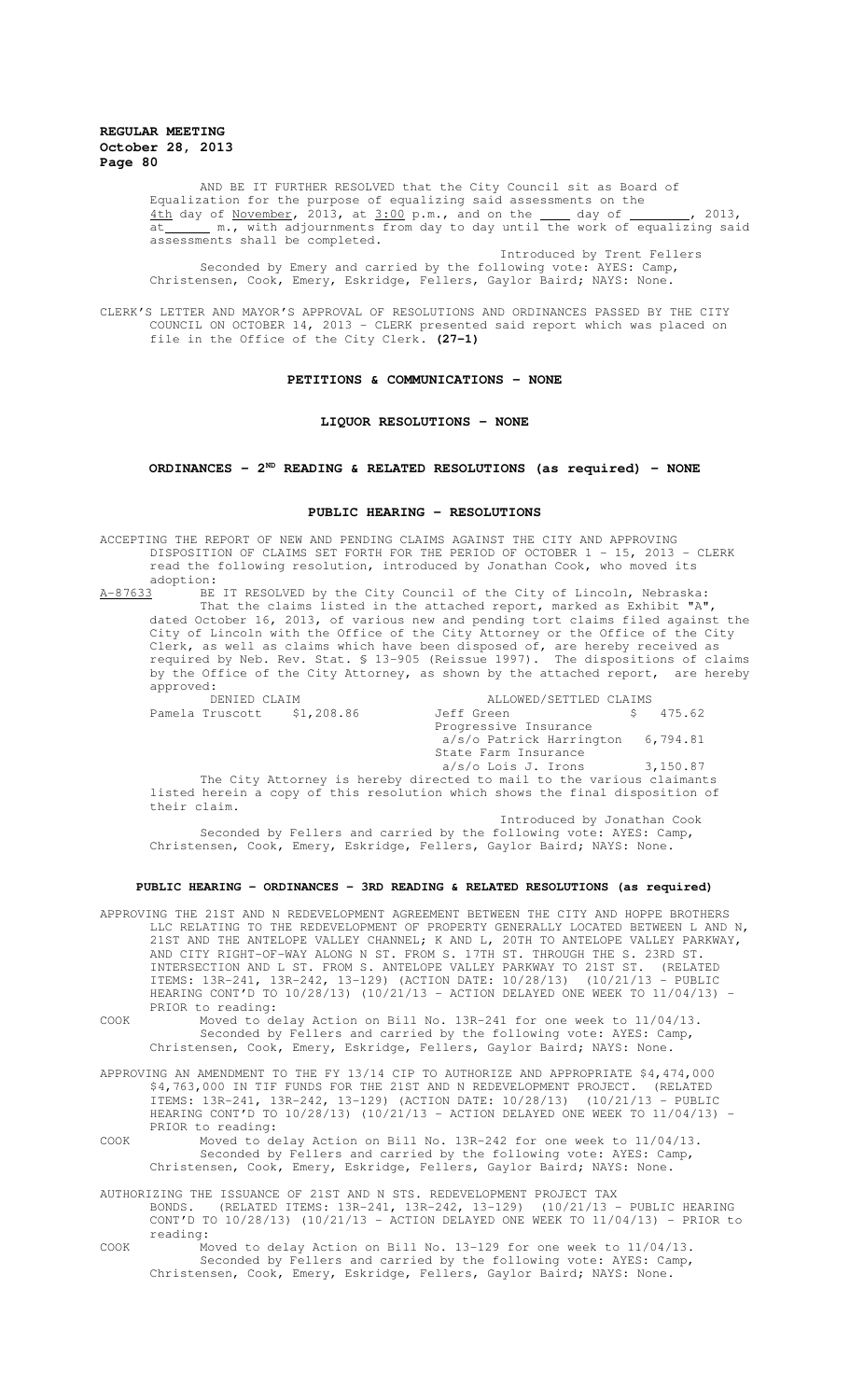CLERK Read an ordinance, introduced by Roy Christensen, authorizing and providing for the issuance of City of Lincoln, Nebraska Tax Allocation Bonds, Notes or other obligations, in one or more taxable or tax-exempt series, in an aggregate principal amount not to exceed \$5,000,000 for the purpose of (1) paying the costs of acquiring, purchasing, constructing, reconstructing, improving, extending, rehabilitating, installing, equipping, furnishing and completing certain improvements within the City's 21st & N Streets Redevelopment Project Area, including acquiring any real estate and/or interests in real estate in connection therewith, and (2) paying the costs of issuance thereof; prescribing the form and certain details of the bonds, notes or other obligations; pledging certain tax revenue and other revenue to the payment of the principal of and interest on the bonds, notes or other obligations as the same become due; limiting payment of the bonds, notes or other obligations to such tax revenues; creating and establishing funds and accounts; delegating, authorizing and directing the finance director to exercise his independent discretion and judgement in determining and finalizing certain terms and provision of the bonds, notes or other obligations not specified herein; taking other actions and making other covenants and agreements in connection with the foregoing; and related matters, the third time.

## ORDINANCE - 3<sup>RD</sup> READING & RELATED RESOLUTIONS (as required)

CREATING PAVING DISTRICT NO. 2633 IN WEST NANCE AVENUE FROM N.W. 8TH STREET TO N.W. 9TH STREET - CLERK read an ordinance, introduced by Roy Christensen, creating Paving District No. 2633, defining the limits thereof, establishing the width of the roadway to be paved and the width of the grading to be done, providing for the curbing, guttering, and relaying of sidewalks, providing for the payment of the cost thereof, designating the property to be benefitted, providing for the acquisition of easements and additional right-of-way, if necessary, and repealing all ordinances or parts of ordinances in conflict herewith, the third

time.<br>CHRISTENSEN Moved to pass the ordinance as read. Seconded by Gaylor Baird and carried by the following vote: AYES: Camp, Christensen, Cook, Emery, Eskridge, Fellers, Gaylor Baird; NAYS: None. The ordinance, being numbered **#19940**, is recorded in Ordinance Book #209, Page .

CHANGE OF ZONE 05026C – APPLICATION OF DICKEY'S BARBEQUE TO AMEND THE APPLE'S WAY PLANNED UNIT DEVELOPMENT TO DELETE THE NOTE WHICH PROHIBITS FAST FOOD RESTAURANTS WITH DRIVE-THROUGH FACILITIES AND BUSINESSES WHICH OPERATE 24 HOURS A DAY, ON PROPERTY GENERALLY LOCATED AT SOUTH 66TH STREET AND HIGHWAY 2 - CLERK read an ordinance, introduced by Roy Christensen, amending the Development Plan for the Apple's Way Planned Unit Development on property generally located at South 66th Street and Highway 2 and legally described as Lot 1 and Lot 2, Block 1, Lots 1-5, Block 3, and Outlot B, all in Apples Way Addition, and Lots 1 and 2, Apples Way 1st Addition, Lincoln, Lancaster County, Nebraska, to allow fast food restaurants with drive-through facilities as permitted uses on Lot 3, Block 3, Apples Way Addition, the third time.<br>CHRISTENSEN Moved to pass the ordinance as re

Moved to pass the ordinance as read.

Seconded by Fellers and carried by the following vote: AYES: Camp, Christensen, Cook, Emery, Eskridge, Fellers, Gaylor Baird; NAYS: None. The ordinance, being numbered **#19941**, is recorded in Ordinance Book #209, Page .

CHANGE OF ZONE 13017 – APPLICATION OF DARYLL LIGHTNER FOR A CHANGE OF ZONE FROM AG AGRICULTURE DISTRICT AND R-2 RESIDENTIAL DISTRICT TO I-1 INDUSTRIAL DISTRICT, AND FROM AG AGRICULTURE DISTRICT, R-2 RESIDENTIAL DISTRICT AND H-3 HIGHWAY COMMERCIAL DISTRICT TO P PUBLIC USE DISTRICT, ON PROPERTY GENERALLY LOCATED AT N.W. 27TH STREET AND WEST VINE STREET - CLERK read an ordinance, introduced by Roy Christensen, amending the Lincoln Zoning District Maps adopted by reference and made a part of Title 27 of the Lincoln Municipal Code, pursuant to Section 27.05.020 of the Lincoln Municipal Code, by Changing the boundaries of the districts established and shown thereon, the third time. CHRISTENSEN Moved to pass the ordinance as read.

Seconded by Camp and carried by the following vote: AYES: Camp, Christensen, Cook, Emery, Eskridge, Fellers, Gaylor Baird; NAYS: None. The ordinance, being numbered **#19942**, is recorded in Ordinance Book #209, Page .

CHANGE OF ZONE 13021 – APPLICATION OF BRUCE BRINKMAN FOR A CHANGE OF ZONE FROM AGR AGRICULTURAL RESIDENTIAL DISTRICT TO O-3 OFFICE PARK DISTRICT ON PROPERTY GENERALLY LOCATED AT SOUTH 84TH STREET AND EIGER DRIVE - CLERK read an ordinance, introduced by Roy Christensen, amending the Lincoln Zoning District Maps adopted by reference and made a part of Title 27 of the Lincoln Municipal Code, pursuant to Section 27.05.020 of the Lincoln Municipal Code, by Changing the boundaries of the districts established and shown thereon, the third time. CHRISTENSEN Moved to pass the ordinance as read.

Seconded by Camp and carried by the following vote: AYES: Camp, Christensen, Cook, Emery, Eskridge, Fellers, Gaylor Baird; NAYS: None. The ordinance, being numbered **#19943**, is recorded in Ordinance Book #209, Page .

AMENDING SECTIONS 6.02.300, 6.12.045, 6.12.130, 6.12.132, 6.12.136, 6.12.140, AND 6.12.145 OF THE LINCOLN MUNICIPAL CODE RELATING TO CATS TO DELETE THE WORDS "HOBBY KENNEL" AS IT IS AN OBSOLETE AND DUPLICATIVE TERM - CLERK read an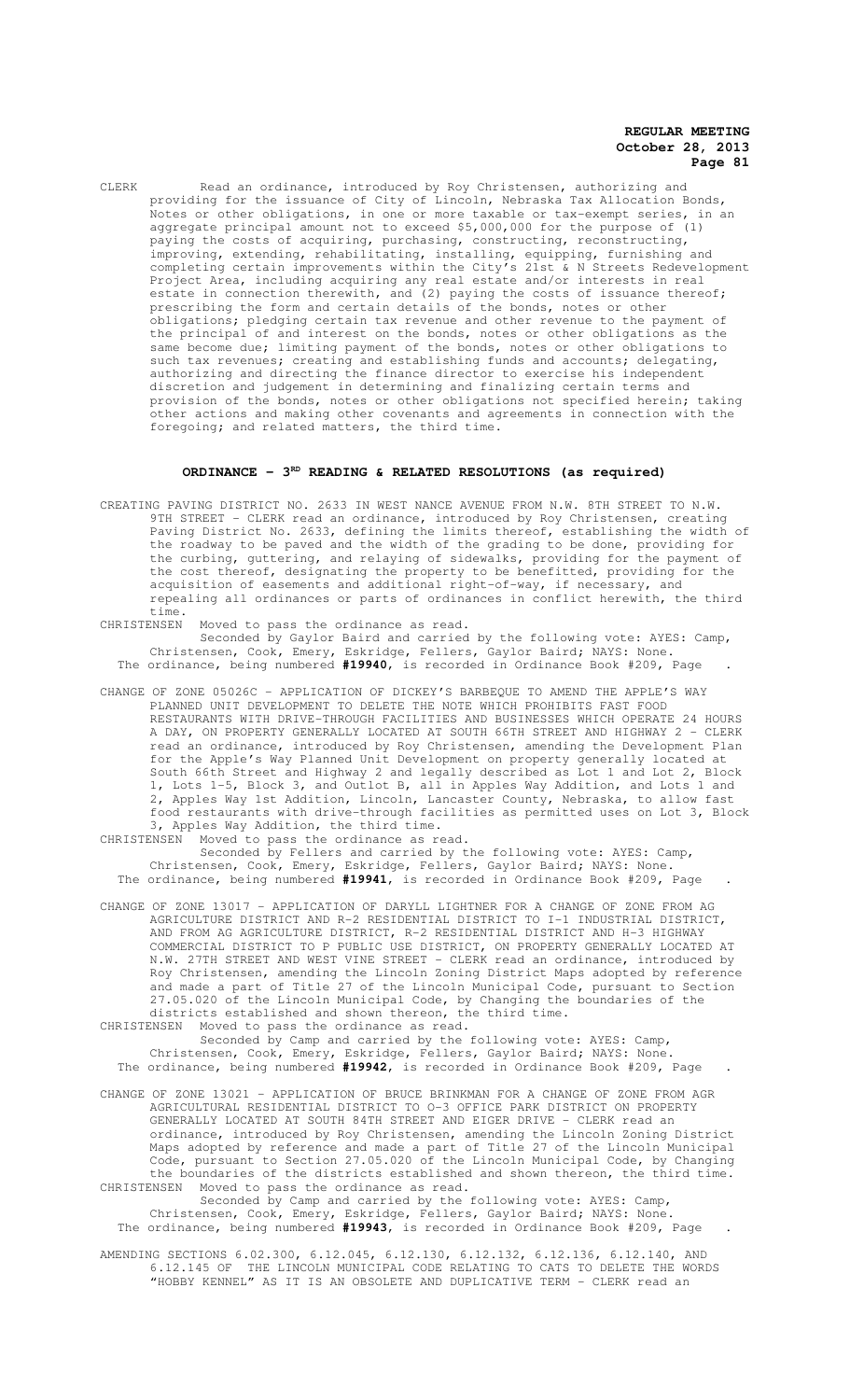ordinance, introduced by Roy Christensen, amending Sections 6.02.300, 6.12.045, 6.12.130, 6.12.132, 6.12.136, 6.12.140, and 6.12.145 of the Lincoln Municipal Code relating to Cats to delete the words "hobby kennel" as it is an obsolete and duplicative term; and repealing Sections 6.02.300, 6.12.045, 6.12.130, 6.12.132, 6.12.136, 6.12.140, and 6.12.145 of the Lincoln Municipal Code as hitherto existing, the third time.

CHRISTENSEN Moved to pass the ordinance as read.

Seconded by Camp and carried by the following vote: AYES: Camp, Christensen, Cook, Emery, Eskridge, Fellers, Gaylor Baird; NAYS: None. The ordinance, being numbered **#19944**, is recorded in Ordinance Book #209, Page .

AMENDING SECTION 6.04.150 OF THE LINCOLN MUNICIPAL CODE RELATING TO SHELTER FEES TO INCREASE THE FIRST TIME IMPOUNDMENT FEE BY \$5.00 PER ANIMAL - CLERK read an ordinance, introduced by Roy Christensen, amending Section 6.04.150 of the Lincoln Municipal Code relating to Shelter Fees to increase the first time impoundment fee by \$5.00 per animal; and repealing Section 6.04.150 of the Lincoln Municipal Code as hitherto existing, the third time. CHRISTENSEN Moved to pass the ordinance as read.

Seconded by Camp and carried by the following vote: AYES: Camp, Christensen, Cook, Emery, Eskridge, Fellers, Gaylor Baird; NAYS: None. The ordinance, being numbered **#19945**, is recorded in Ordinance Book #209, Page .

AMENDING CHAPTER 6.10 OF THE LINCOLN MUNICIPAL CODE, DANGEROUS AND POTENTIALLY DANGEROUS DOGS, BY DELETING SECTION 6.10.100, BITES UNLAWFUL, AND AMENDING SECTION 6.10.090, CONFISCATION, TO DELETE A REFERENCE TO SAID SECTION 6.10.100 -CLERK read an ordinance, introduced by Roy Christensen, amending Chapter 6.10 of the Lincoln Municipal Code, Dangerous and Potentially Dangerous Dogs, by deleting Section 6.10.100, Bites Unlawful, and amending Section 6.10.090, Confiscation, to delete a reference to said Section 6.10.100; and repealing Section 6.10.090 of the Lincoln Municipal code as hitherto existing, the third time.

CHRISTENSEN Moved to pass the ordinance as read.

Seconded by Camp and carried by the following vote: AYES: Camp, Christensen, Cook, Emery, Eskridge, Fellers, Gaylor Baird; NAYS: None. The ordinance, being numbered **#19946**, is recorded in Ordinance Book #209, Page .

# **ORDINANCES - 1ST READING & RELATED RESOLUTIONS (as required)**

CHANGE OF ZONE 13023 – APPLICATION OF MBA APARTMENTS, LLC FOR A CHANGE OF ZONE FROM R-1 RESIDENTIAL TO R-4 RESIDENTIAL DISTRICT ON PROPERTY GENERALLY LOCATED NORTHWEST OF S. 56TH ST. AND HWY. 2 - CLERK read an ordinance, introduced by Trent Fellers, amending the Lincoln Zoning Districts Maps adopted by reference and made a part of Title 27 of the Lincoln Municipal Code, pursuant to Section 27.05.020 of the Lincoln Municipal Code, by changing the boundaries of the districts established and shown thereon, the first time.

## **RESOLUTIONS - 1ST READING - ADVANCE NOTICE**

USE PERMIT 102A – APPLICATION OF ST. PATRICK'S CATHOLIC CHURCH TO REDUCE THE FRONT YARD SETBACK ON PORTIONS OF N. 61ST ST., MORRILL AVE., AND N. 62ND ST. FOR A BUILDING EXPANSION AND PARKING LOT, ON PROPERTY GENERALLY LOCATED AT N. 61ST ST. AND MORRILL AVE.

APPROVING THE USE OF PUBLIC RIGHT-OF-WAY FOR THE INSTALLATION OF FIBER OPTIC CABLE IN MADISON AVE. TO CONNECT 5240 MADISON AVE. TO JOHNSON HALL AT NEBRASKA WESLEYAN UNIVERSITY.

APPOINTING ANN BLEED TO THE LINCOLN ELECTRIC SYSTEM ADMINISTRATIVE BOARD TO FILL AN UNEXPIRED TERM EXPIRING DECEMBER 31, 2013.

REAPPOINTING ANN BLEED TO THE LINCOLN ELECTRIC SYSTEM ADMINISTRATIVE BOARD FOR A TERM OF JANUARY 1, 2014 THROUGH DECEMBER 31, 2016.

ADOPTING THE LINCOLN ELECTRIC SYSTEM RATE SCHEDULES PROVIDING FOR A SYSTEM AVERAGE RATE INCREASE OF 2.9%, EFFECTIVE JANUARY 1, 2014. (ACTION DATE: 11/25/13)

ADOPTING THE LINCOLN ELECTRIC SYSTEM ANNUAL BUDGET FOR 2014, TO BECOME EFFECTIVE JANUARY 1, 2014. (ACTION DATE: 11/25/13)

#### **PENDING LIST - DATE CERTAIN**

CREATING SPECIAL ASSESSMENT RE-PAVING DISTRICT NO. 158 FOR THE PURPOSE OF RECONSTRUCTING PORTIONS OF 66TH ST., ALMIRA LANE, MARCUS RD., AND ANNS CT. WITHIN THE COUNTRY MEADOWS HOMEOWNERS ASSOCIATION BOUNDARIES, AND ASSESSING THE COSTS THEREOF AGAINST THE BENEFITTED PROPERTIES. (10/7/13 - ACTION DELAYED WITH CONT'D PUBLIC HEARING FOR 3 WEEKS TO 10/28/13) (10/21/13 - ACTION DELAYED WITH CONT'D PUBLIC HEARING TO 11/4/13) - PRIOR to reading: